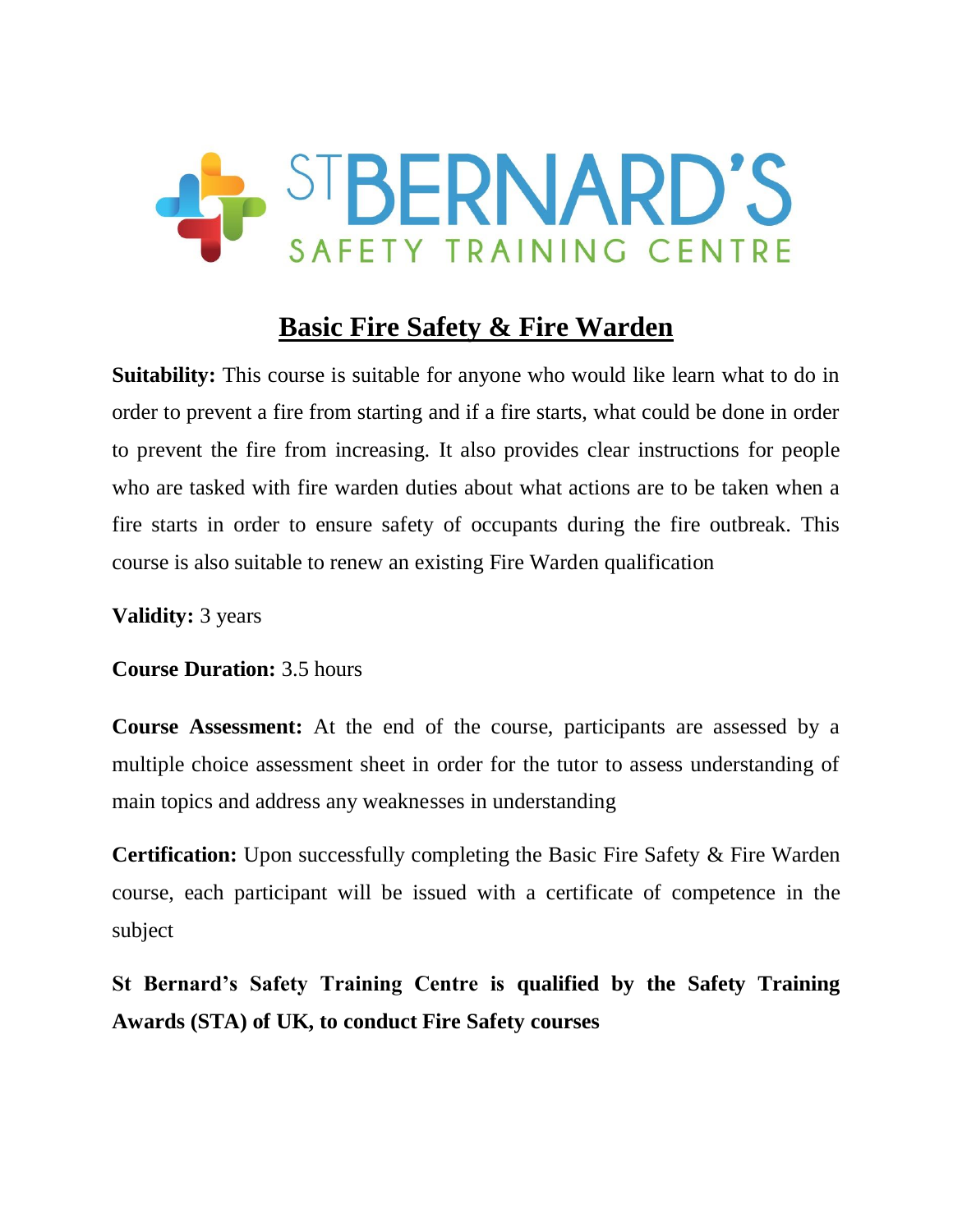The Basic Fire Safety & Fire Warden course is made up of 7 sections, which are:

### *Introduction to Fire Safety*

- 1. Costs to Businesses and Individuals
- 2. Causes of Workplace Fires
- 3. Fire Hazards & Human Health Risks
- 4. The Fire Triangle

### *Fire Spread Methods*

- 5. Direct Contact
- 6. Radiation
- 7. Conduction
- 8. Convection
- 9. Flashover
- 10. Back draught

## *Fire Control Methods*

- 11. Fire Prevention
- 12. Fire Protection
- 13. Active Control Methods
- 14. Passive Control Methods

### *Stopping Fire from Occurring*

- 15. Housekeeping
- 16. Electrical Equipment and Wiring
- 17. Portable Heaters
- 18. Smoking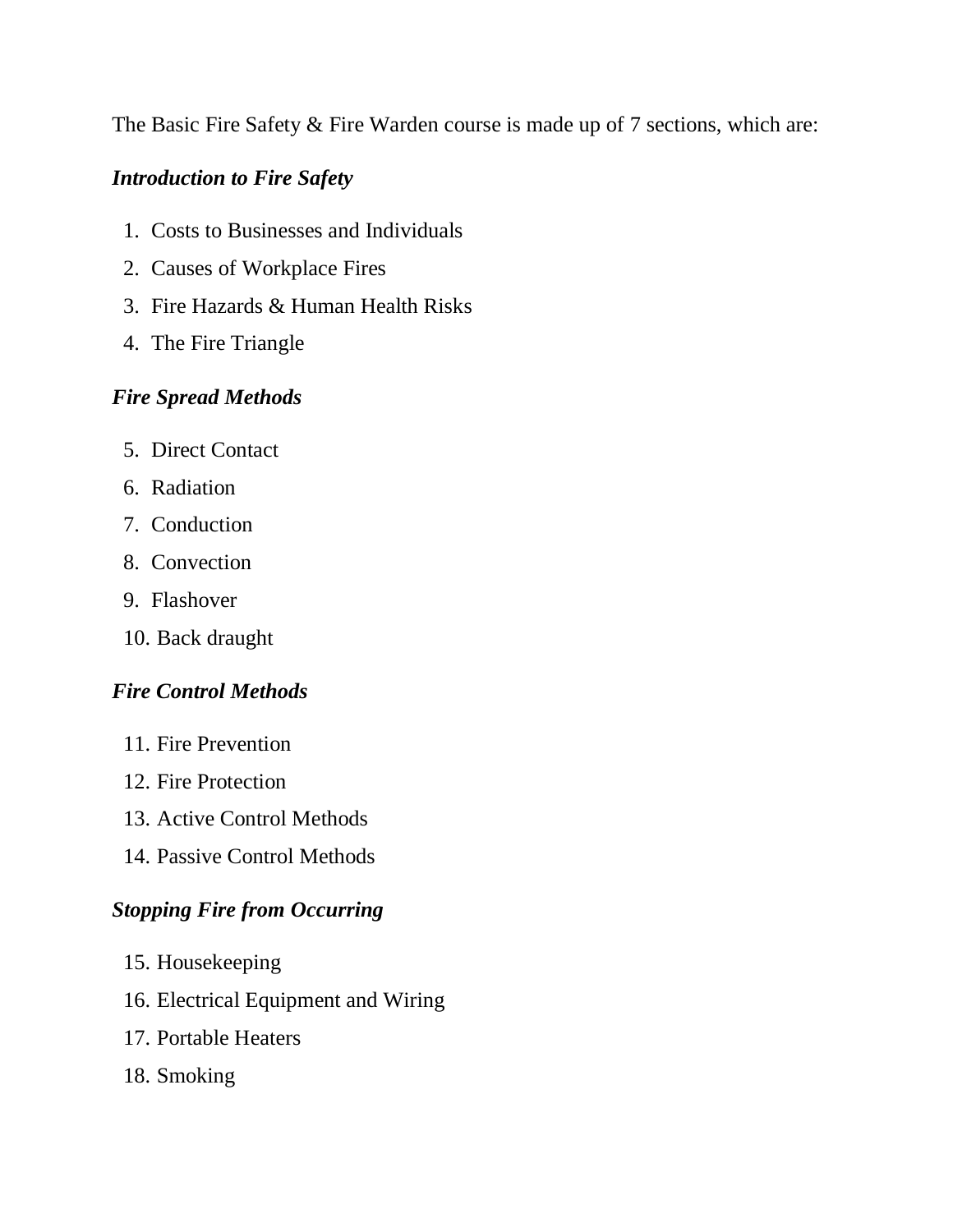#### 19. Arson

#### *Saving Lives and Minimizing Damage*

- 20. Fire Safety Signs
- 21. Means of Escape
- 22. Internal Fire Doors
- 23. Escape Routes and Fire Exits
- 24. Emergency Lighting
- 25. Signing In and Out
- 26. Alarms and Detectors
- 27. Fixed Fire Fighting Equipment

#### *Extinguishing a Fire*

- 28. Breaking the Fire Triangle
- 29. Fire Blankets
- 30. Classes of Fire
- 31. Fire Extinguisher Checks
- 32. Commonly Used Fire Extinguishers
- 33. Using a Fire Extinguisher to Extinguish a Fire
- 34. Actions on Discovering a Fire
- 35. Actions when Hearing the Fire Alarm

### *Fire Warden*

- 36. Duties of the Fire Warden
- 37. Fire Legislation
- 38. Reporting and Recording
- 39. Investigating and Analyzing